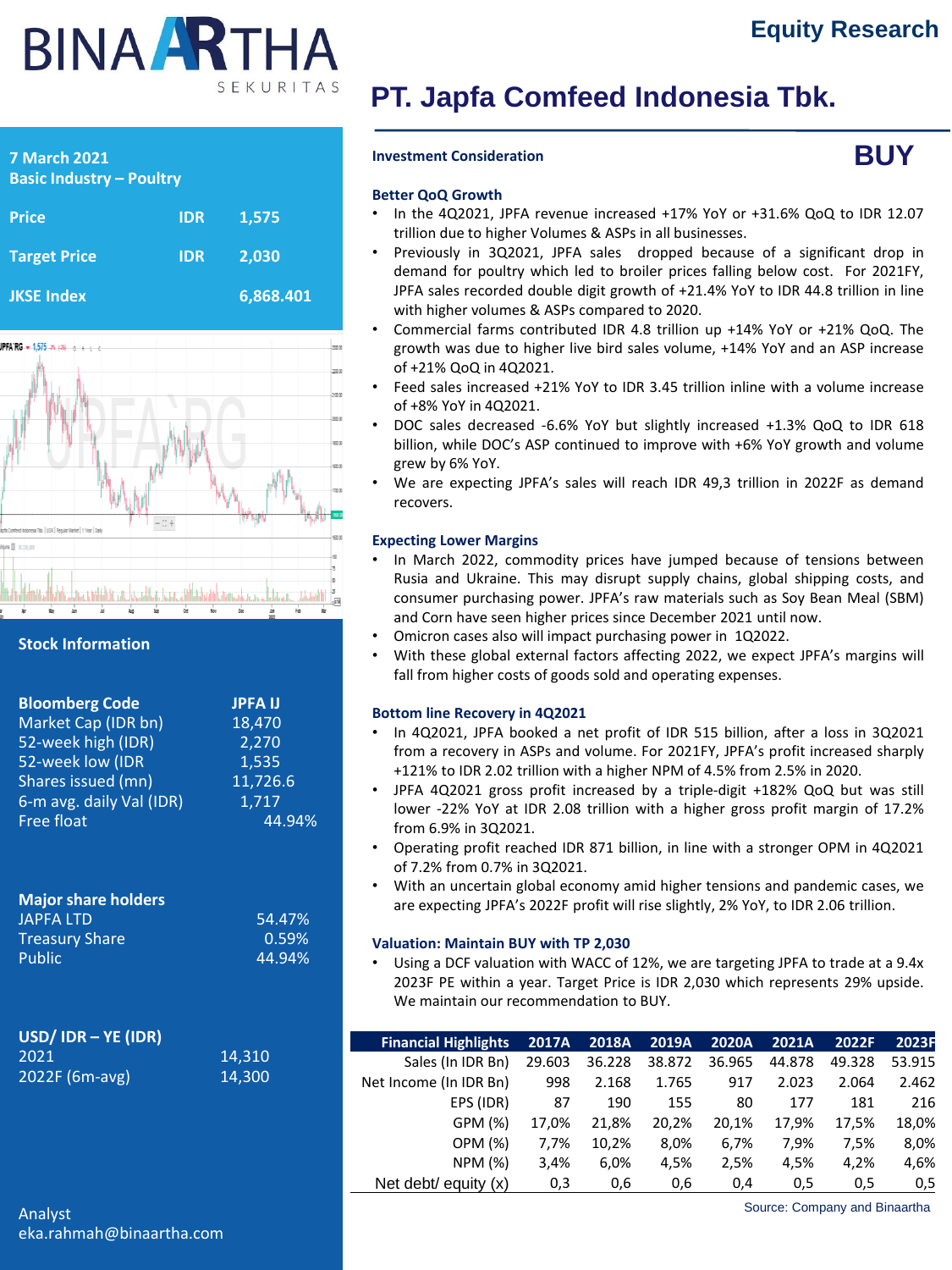#### **Chart: SBM and Corn Commodities Prices**



Source: Bloomberg



# **Chart: JPFA Segment Operating Profit and OPM (in IDR Bn)**

Source: Company

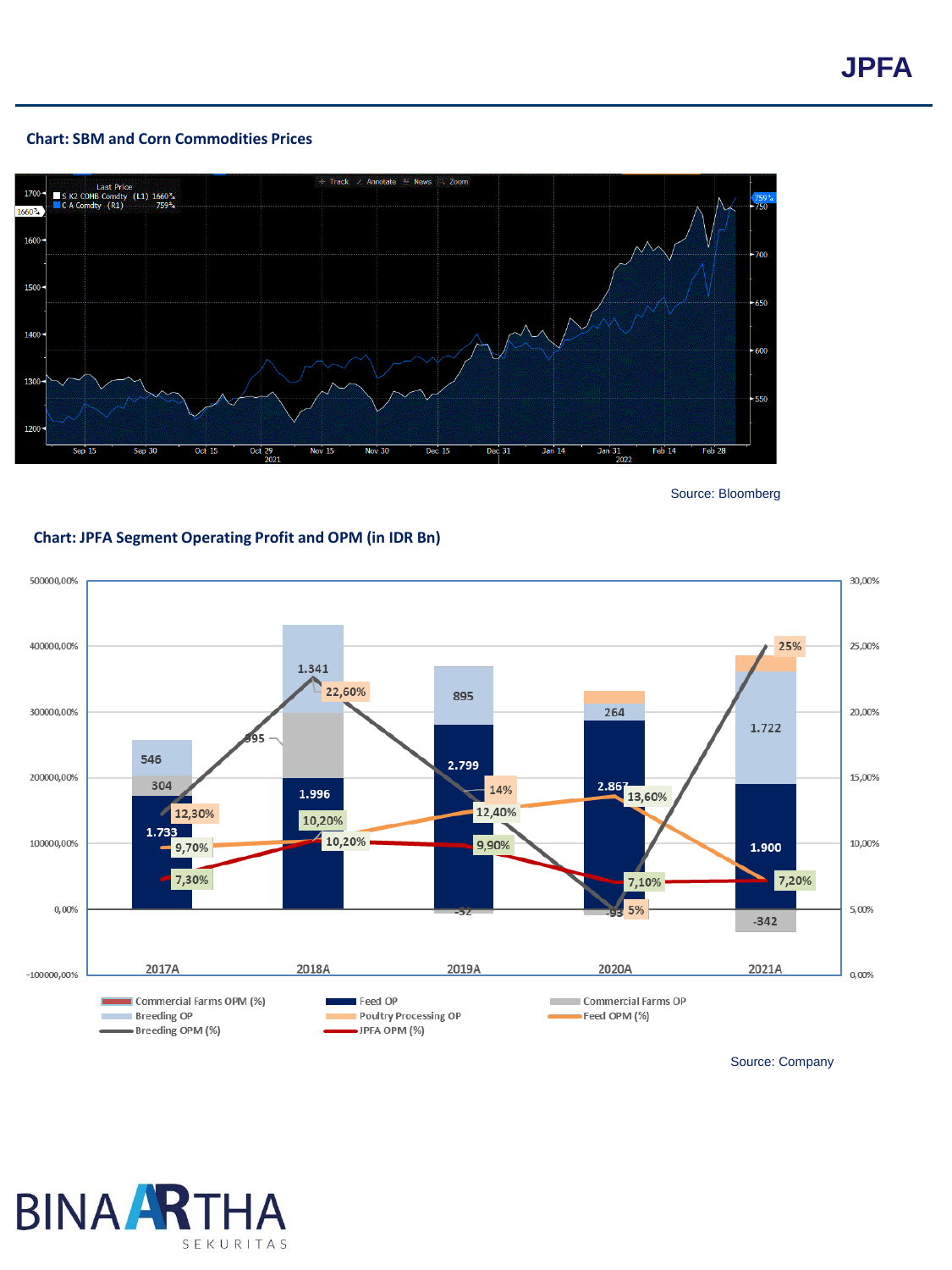### **Chart: DOC and Broiler Prices until January 2022**



Source: Average monthly prices of West Java

# **Table: Income Statement in IDR Billion QoQ & YoY**

| <b>Income Statement (In IDR Bn)</b> | 1Q2021   | <b>2Q2021</b> | 3Q2021   | 4Q2021       | QoQ      | 4Q2020   | YoY     |
|-------------------------------------|----------|---------------|----------|--------------|----------|----------|---------|
| <b>Sales</b>                        | 10.769   | 11.339        | 10.695   | 12.075       | 13%      | 10.320   | 17%     |
| Cost of Sales                       | $-7.978$ | $-8.931$      | $-9.957$ | $-9.992$     | 0%       | $-7.636$ | 31%     |
| <b>Gross Profit</b>                 | 2.792    | 2.408         | 738      | 2.083        | 182%     | 2.683    | $-22%$  |
| <b>Operating Expenses</b>           | $-1.461$ | $-1.159$      | $-663$   | $-1.212$     | 83%      | $-1.458$ | $-17%$  |
| <b>Operating Profit</b>             | 1.331    | 1.248         | 75       | 871          | 1067%    | 1.225    | $-29%$  |
| Other Income (Expenses)             | $-151$   | $-275$        | $-133$   | $-172$       | 29%      | $-184$   | -6%     |
| <b>PBT</b>                          | 1.180    | 973           | -59      | 699          | $-1294%$ | 1.042    | $-33%$  |
| Tax                                 | $-265$   | $-241$        | 27       | $-184$       | $-784%$  | $-331$   | $-44%$  |
| <b>NIAT</b>                         | 916      | 732           | $-32$    | 515          | $-1730%$ | 711      | $-28%$  |
| Non-controlling Interest            | 0        | $-105$        | $-4$     | $\mathbf{1}$ | $-121%$  | $-39$    | $-102%$ |
| <b>Net Income</b>                   | 916      | 627           | $-36$    | 515          | $-1547%$ | 659      | $-22%$  |
| <b>EPS</b>                          | 80       | 51            | 1        | 45           | 8639%    | 58       | $-22%$  |
| GPM (%)                             | 25,9%    | 21,2%         | 6,9%     | 17,2%        |          | 26,0%    |         |
| <b>OPM (%)</b>                      | 12,4%    | 11,0%         | 0,7%     | 7,2%         |          | 11,9%    |         |
| $NPM(\%)$                           | 8,5%     | 5,5%          | $-0,3%$  | 4,3%         |          | 6,4%     |         |

Source: Company and Binaartha

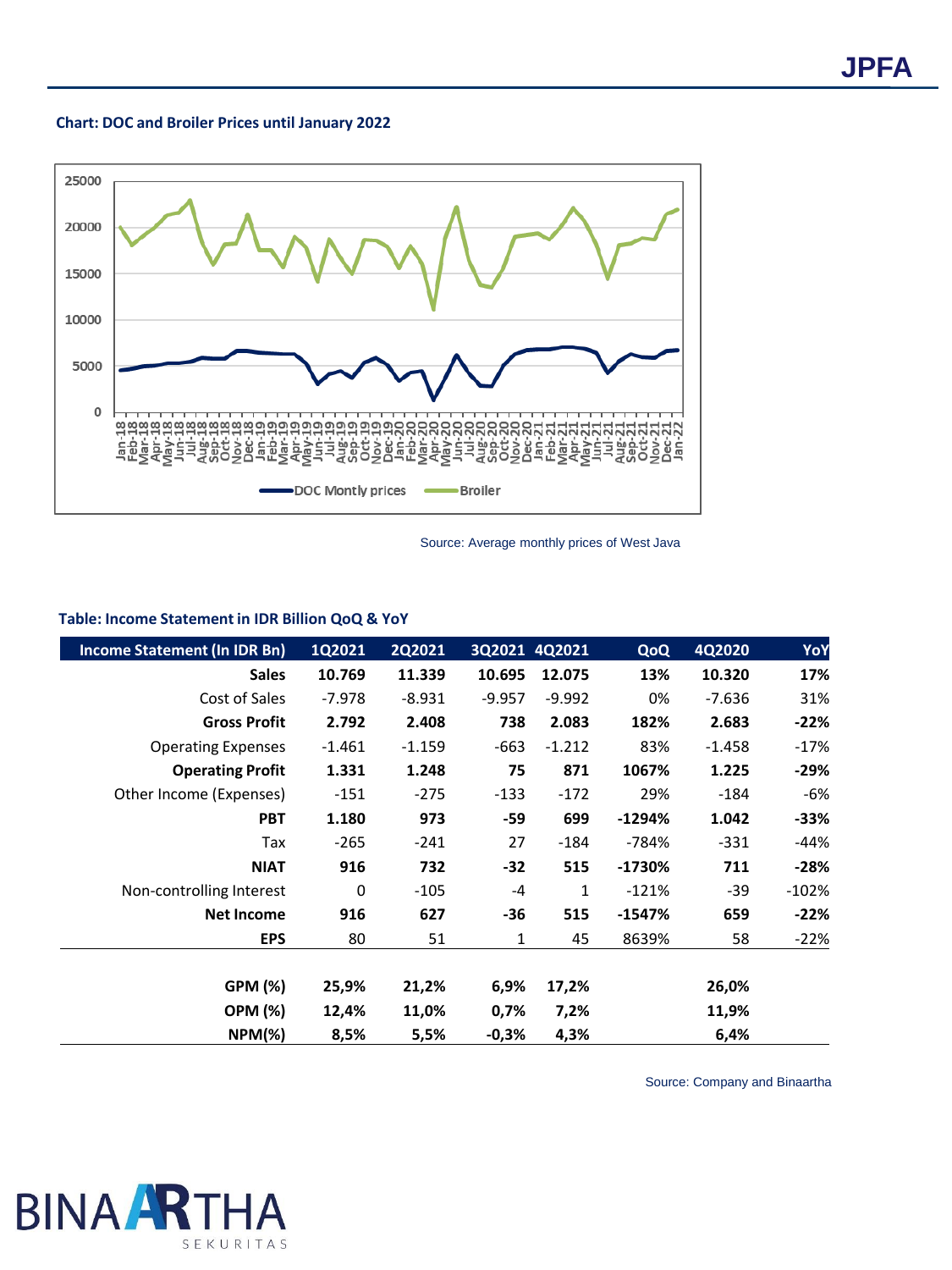# **Table: Income Statement in IDR Billion YoY**

| Income Statement (In IDR Bn)   | 2016A     | 2017A     | 2018A    | 2019A              | 2020A     | 2021A     | 2022F     | 2023F     |
|--------------------------------|-----------|-----------|----------|--------------------|-----------|-----------|-----------|-----------|
| <b>Sales</b>                   | 27.063    | 29.603    | 36.228   | 38.872             | 36.965    | 44.878    | 49.328    | 53.915    |
| Cost of Sales                  | $-21.584$ | $-24.571$ |          | $-28.343 - 31.000$ | $-29.536$ | $-36.858$ | $-40.696$ | $-44.210$ |
| <b>Gross Profit</b>            | 5.479     | 5.032     | 7.886    | 7.871              | 7.429     | 8.020     | 8.632     | 9.705     |
| <b>Operating Expenses</b>      | $-2.558$  | $-2.756$  | $-4.182$ | $-4.747$           | $-4.945$  | $-4.495$  | $-4.933$  | $-5.391$  |
| <b>Operating Profit</b>        | 2.921     | 2.276     | 3.703    | 3.124              | 2.484     | 3.525     | 3.700     | 4.313     |
| Other Income (Expenses)        | $-154$    | $-535$    | $-785$   | $-630$             | $-805$    | -731      | -789      | -863      |
| <b>PBT</b>                     | 2.767     | 1.741     | 2.918    | 2.494              | 1.679     | 2.794     | 2.910     | 3.451     |
| Tax                            | $-595$    | $-633$    | $-830$   | $-701$             | -457      | -663      | $-698$    | -828      |
| <b>NIAT</b>                    | 2.172     | 1.108     | 2.088    | 1.794              | 1.222     | 2.131     | 2.212     | 2.622     |
| Non-controlling Interest       | $-107$    | $-110$    | $-85$    | $-119$             | -86       | $-108$    | $-148$    | $-162$    |
| Adjustment of merging entity's | 0         | 0         | 165      | 90                 | $-220$    | $\Omega$  | 0         | 1         |
| <b>Net Income</b>              | 2.065     | 998       | 2.168    | 1.765              | 917       | 2.023     | 2.064     | 2.462     |
| <b>EPS</b>                     | 181       | 87        | 190      | 155                | 80        | 177       | 181       | 216       |
| <b>EBITDA</b>                  | 3.903     | 2.989     | 4.651    | 4.290              | 3.696     | 4.816     | 4.837     | 5.503     |

Source: Company and Binaartha

# **Table: Cash Flow in IDR Billion YoY**

| <b>Cash Flow (In IDR Bn)</b>                | 2017A    | 2018A    | 2019A        | 2020A    | 2021A    | 2022F    | 2023F        |
|---------------------------------------------|----------|----------|--------------|----------|----------|----------|--------------|
| Net Income                                  | 998      | 2.168    | 1.765        | 917      | 2.023    | 2.064    | 2.462        |
| Depreciation                                | 679      | 863      | 979          | 1.155    | 1.215    | 1.084    | 1.209        |
| Change in WC                                | $-1.612$ | 293      | 358          | $-275$   | $-1.610$ | $-210$   | $-248$       |
| <b>Cash From Operating Activities</b>       | 65       | 3.324    | 3.102        | 1.797    | 1.628    | 2.937    | 3.422        |
| Change in Non-current Asset                 | $-2.389$ | $-2.456$ | -3.264       | $-1.584$ | $-1.437$ | $-2.250$ | $-2.697$     |
| <b>Cash From Investing Activities</b>       | $-2.389$ | $-2.456$ | $-3.264$     | $-1.584$ | $-1.437$ | $-2.250$ | $-2.697$     |
| Change in Long-term liabilities             | 175      | 426      | 759          | 1.563    | $-462$   | 570      | 148          |
| Change in Bonds Payable                     | 1.663    | -587     | $-120$       | $-72$    | 368      | -159     | $\mathbf{0}$ |
| <b>Change Others Noncurrent Liabilities</b> | 1        | 11       | $\mathbf{1}$ | 29       | $-16$    | 18       | $-3$         |
| Change in Equity                            | $-575$   | $-1.199$ | $-634$       | $-1.401$ | $-332$   | $-900$   | $-941$       |
| <b>Cash From Financing Activities</b>       | 1.264    | $-1.350$ | 6            | 119      | $-441$   | $-471$   | -796         |
| <b>Net Changes in Cash</b>                  | $-1.059$ | $-482$   | $-156$       | 332      | $-251$   | 216      | $-71$        |
| <b>Beginning Balance</b>                    | 2.701    | 1.642    | 1.160        | 1.004    | 1.336    | 1.085    | 1.301        |
| <b>Ending Balance</b>                       | 1.642    | 1.160    | 1.004        | 1.336    | 1.085    | 1.301    | 1.230a       |

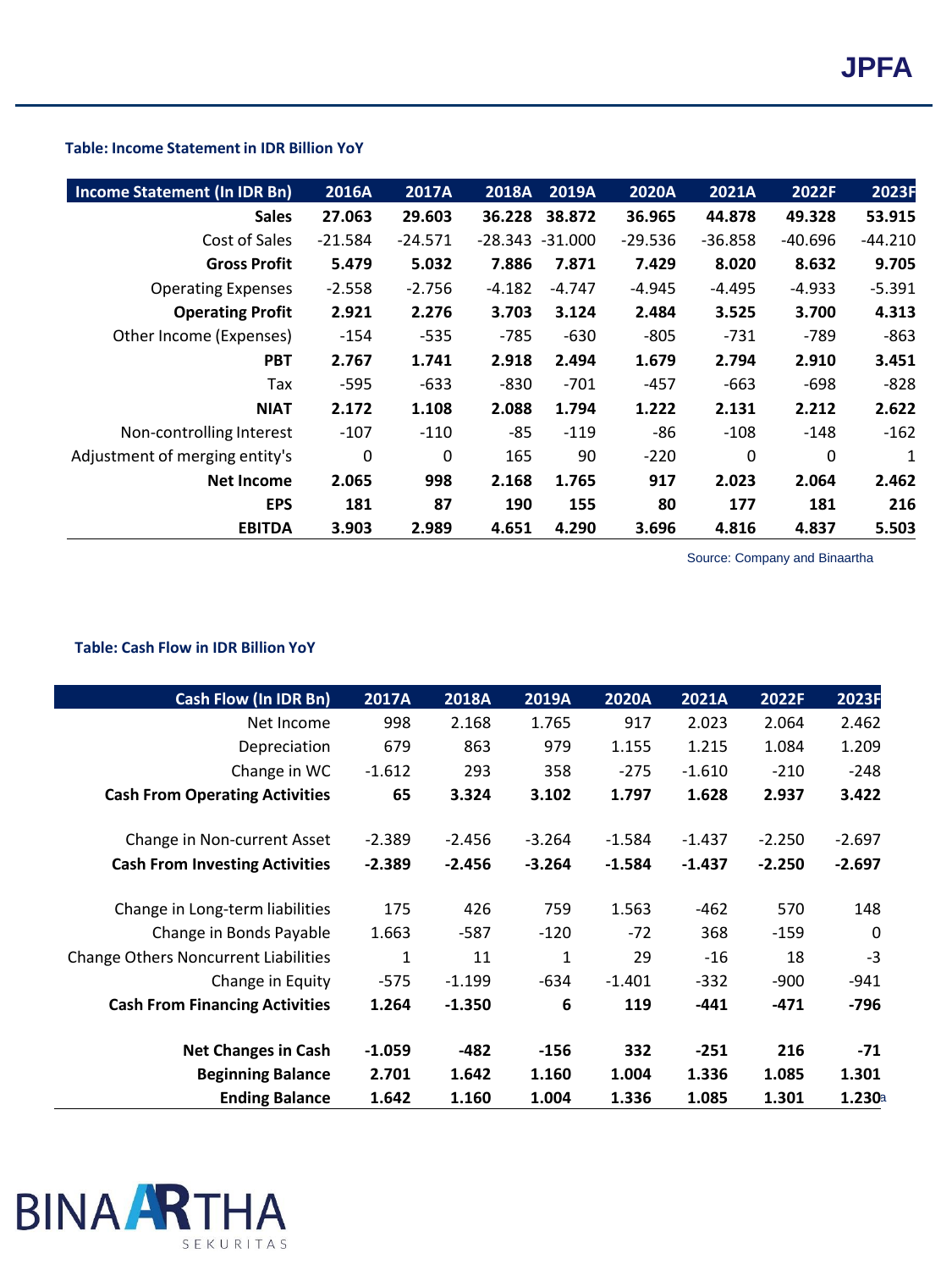# **Table: Statement of Financial Position in IDR Billion YoY**

|                                   | 2017A  | 2018A  | 2019A  | 2020A  | 2021A  | 2022F  | 2023F  |
|-----------------------------------|--------|--------|--------|--------|--------|--------|--------|
| <b>ASSETS</b>                     |        |        |        |        |        |        |        |
| <b>CURRENT ASSETS</b>             |        |        |        |        |        |        |        |
| Cash and Cash Equivalents         | 1.642  | 1.160  | 1.004  | 1.336  | 1.085  | 1.301  | 1.230  |
|                                   |        |        |        |        |        |        |        |
| <b>Trade Accounts Receivable</b>  | 1.627  | 2.308  | 2.373  | 1.982  | 2.348  | 2.743  | 3.066  |
| Inventories                       | 6.414  | 6.577  | 6.210  | 5.670  | 7.713  | 8.022  | 8.087  |
| <b>Others Current Assets</b>      | 1.506  | 3.289  | 3.286  | 2.757  | 3.015  | 3.496  | 3.821  |
| <b>Total Current Assets</b>       | 11.189 | 13.335 | 12.873 | 11.745 | 14.161 | 15.562 | 16.205 |
| <b>NONCURRENT ASSETS</b>          |        |        |        |        |        |        |        |
| <b>Fixed Assets</b>               | 8.346  | 8.647  | 10.708 | 11.144 | 11.510 | 12.593 | 13.802 |
| <b>Breeding Cattles</b>           | 265    | 223    | 157    | 108    | 54     | 102    | 111    |
| <b>Other Noncurrent Assets</b>    | 1.289  | 2.623  | 2.913  | 2.955  | 2.865  | 2.900  | 3.170  |
| <b>Total Noncurrent Assets</b>    | 9.900  | 11.493 | 13.778 | 14.207 | 14.429 | 15.595 | 17.083 |
| <b>TOTAL ASSETS</b>               | 21.089 | 24.827 | 26.651 | 25.952 | 28.590 | 31.157 | 33.289 |
|                                   |        |        |        |        |        |        |        |
| <b>LIABILITIES AND EQUITY</b>     |        |        |        |        |        |        |        |
| <b>LIABILITIES</b>                |        |        |        |        |        |        |        |
| <b>CURRENT LIABILITIES</b>        |        |        |        |        |        |        |        |
| Short-term Bank Loans             | 797    | 1.451  | 3.278  | 423    | 2.314  | 2.900  | 2.900  |
| <b>Trade Account Payable</b>      | 3.498  | 4.129  | 3.386  | 3.994  | 3.030  | 3.331  | 3.640  |
| <b>Others Current Liabilities</b> | 475    | 2.109  | 1.078  | 1.591  | 1.720  | 1.809  | 1.965  |
| <b>Total Current Liabilities</b>  | 4.770  | 7.690  | 7.742  | 6.008  | 7.064  | 8.039  | 8.505  |
| <b>NONCURRENT LIABILITIES</b>     |        |        |        |        |        |        |        |
| Long-term liabilities             | 1.241  | 1.188  | 1.318  | 1.696  | 1.254  | 1.824  | 1.972  |
| Long-term Bank loan               |        | 478    | 1.107  | 2.292  | 2.273  | 2.273  | 2.273  |
| <b>Bonds Payable</b>              | 5.271  | 4.684  | 4.564  | 4.492  | 4.859  | 4.700  | 4.700  |
| <b>Others Noncurrent</b>          |        |        |        |        |        |        |        |
| Liabilities                       | 11     | 22     | 23     | 52     | 36     | 55     | 52     |
| <b>Total Noncurrent</b>           |        |        |        |        |        |        |        |
| <b>Liabilities</b>                | 6.524  | 6.372  | 7.012  | 8.532  | 8.423  | 8.851  | 8.996  |
| <b>TOTAL LIABILITIES</b>          | 11.293 | 14.062 | 14.754 | 14.540 | 15.487 | 16.891 | 17.501 |
| Non-controlling interest          | 586    | 607    | 676    | 734    | 869    | 981    | 1.072  |
| <b>EQUITY</b>                     | 9.210  | 10.158 | 11.220 | 10.677 | 12.233 | 13.285 | 14.715 |
| <b>TOTAL LIABILITIES &amp;</b>    |        |        |        |        |        |        |        |
| <b>EQUITY</b>                     | 21.089 | 24.827 | 26.650 | 25.951 | 28.589 | 31.157 | 33.288 |

Source: Company and Binaartha

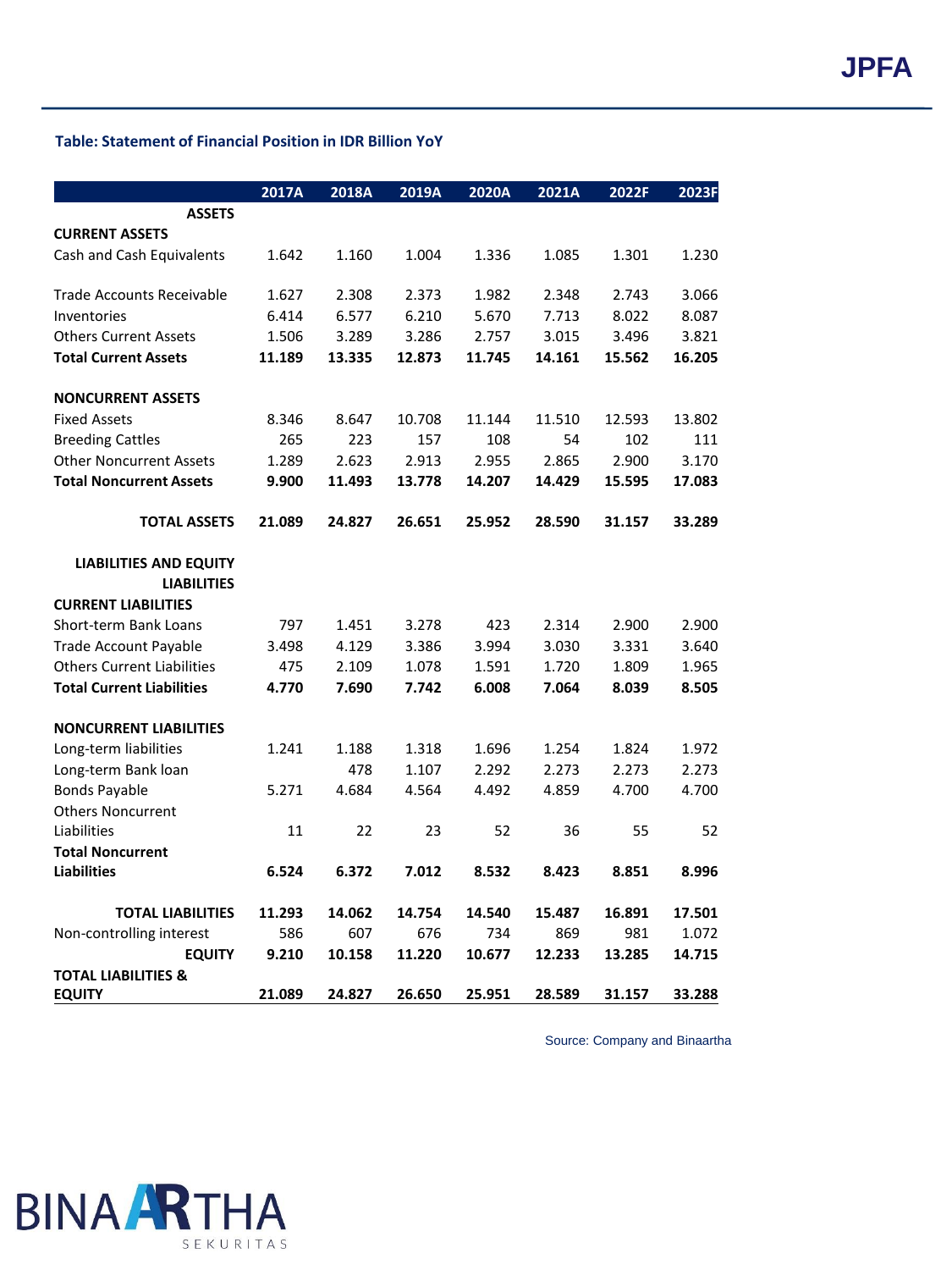**Table: Ratio Highlights YoY**

|                                    | 2017A    | 2018A  | 2019A    | 2020A    | 2021A  | 2022F | 2023F |
|------------------------------------|----------|--------|----------|----------|--------|-------|-------|
| Growth (% YoY)                     |          |        |          |          |        |       |       |
| Sales                              | 9,4%     | 22,4%  | 7,3%     | $-4,9%$  | 21,4%  | 9,9%  | 9,3%  |
| <b>OP</b>                          | $-22,1%$ | 62,7%  | $-15,6%$ | $-20,5%$ | 41,9%  | 5,0%  | 16,6% |
| <b>EBITDA</b>                      | $-23,4%$ | 55,6%  | $-7,7%$  | $-13,8%$ | 30,3%  | 0,4%  | 13,8% |
| <b>NP</b>                          | $-51,7%$ | 117,2% | $-18,6%$ | $-48,1%$ | 120,6% | 2,0%  | 19,3% |
| <b>EPS</b>                         | $-51,7%$ | 117,2% | $-18,6%$ | $-48,1%$ | 120,6% | 2,0%  | 19,3% |
| Profitability (%)                  |          |        |          |          |        |       |       |
| <b>Gross Margin</b>                | 17,0%    | 21,8%  | 20,2%    | 20,1%    | 17,9%  | 17,5% | 18,0% |
| <b>Operating Margin</b>            | 7,7%     | 10,2%  | 8,0%     | 6,7%     | 7,9%   | 7,5%  | 8,0%  |
| <b>EBITDA</b> margin               | 10,1%    | 12,8%  | 11,0%    | 10,0%    | 10,7%  | 9,8%  | 10,2% |
| <b>NET Profit margin</b>           | 3,4%     | 6,0%   | 4,5%     | 2,5%     | 4,5%   | 4,2%  | 4,6%  |
| <b>ROA</b>                         | 4,7%     | 8,7%   | 6,6%     | 3,5%     | 7,1%   | 6,6%  | 7,4%  |
| <b>ROE</b>                         | 10,8%    | 21,3%  | 15,7%    | 8,6%     | 16,5%  | 15,5% | 16,7% |
| Solvability (x)                    |          |        |          |          |        |       |       |
| Net debt/ equity                   | 0,3      | 0,6    | 0,6      | 0,4      | 0,5    | 0,5   | 0,5   |
| Tot. debt/ Tot.equity              | 1,2      | 1,4    | 1,3      | 1,4      | 1,3    | 1,3   | 1,2   |
| Debt Ratio                         | 0,5      | 0,6    | 0,6      | 0,6      | 0,5    | 0,5   | 0,5   |
| Liquidity (x)                      |          |        |          |          |        |       |       |
| <b>Current Ratio</b>               | 2,3      | 1,7    | 1,7      | 2,0      | 2,0    | 1,9   | 1,9   |
| Cash Ratio                         | 0,3      | 0,2    | 0,1      | 0,2      | 0,2    | 0,2   | 0,1   |
|                                    |          |        |          |          |        |       |       |
| Per Share data (IDR)<br><b>EPS</b> | 87       | 190    | 155      | 80       | 177    | 181   | 216   |
| <b>BV</b>                          | 807      | 890    | 983      | 936      | 1.072  | 1.164 | 1.290 |
|                                    | 262      | 408    | 376      | 324      | 422    | 424   | 482   |
| EBITDA/share                       |          |        |          |          |        |       |       |

Source: Company and Binaartha